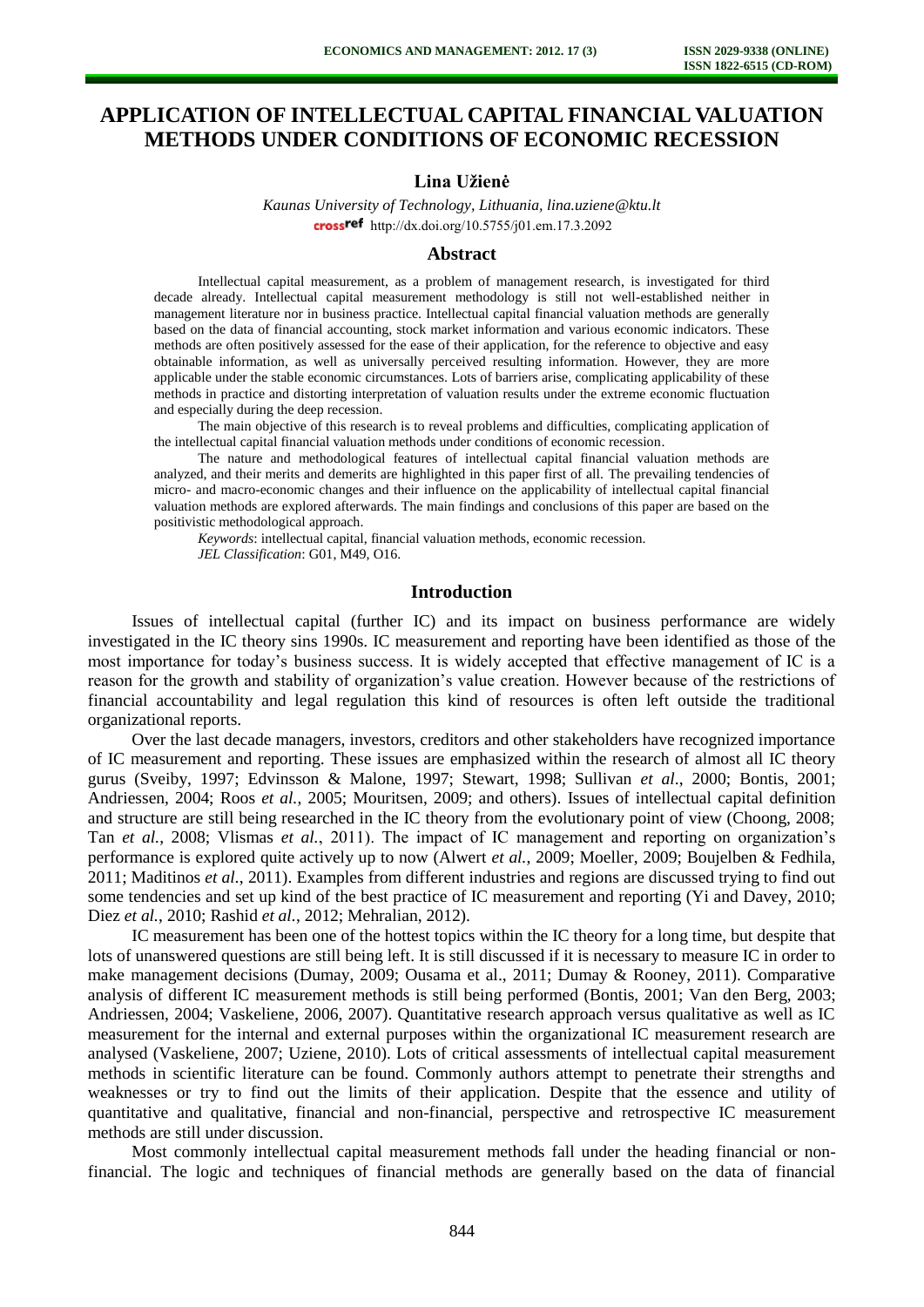accounting, stock market information and various economic indicators. Most commonly they are called financial valuation methods. These methods are quite popular among the accounting community. Authors analyzing them (Stewart, 1994; Stewart, 1998; Sveiby, 1997; Luthy, 1998; Reilly & Schweihs, 1999; Standfield, 2002; Van den Berg, 2003; Rodov & Leliaert, 2002; Lev & Zarowin, 2003; Pulic, 2004) focus on different management problems and have different measurement scopes. Resulting information of these methods is very precise, usually expressed as one indicator providing particular rating among other organizations and based on retrospective data.

Intellectual capital non-financial measurement methods represent different measurement techniques, designed on the base of performance measurement and strategic management platforms. Usually they are designed as a set of comparative indicators, oriented in to the qualitative problem solving character and diversiform resulting information.

Thorough analysis of the critique of financial and non-financial methods within the IC theory reveals lots of pros and cons for either group of methods. Financial valuation methods are often positively assessed for the ease of their application, for the reference to objective and easy obtainable information, as well as universally perceived resulting information. Non-financial measurement methods are positively assessed for the rich qualitative resulting information useful for management decisions. But frequently they are criticized for their complicated, time and effort intensive application in practice.

However, whether the intellectual capital financial valuation methods are applicable during all the stages of economic development? How differ possibilities of their application under conditions of global economic recession? What influence does the stock market crisis make on their application? How the application of these methods is influenced by the decline of organizations financial performance as well as the declining macro-economic indicators? The answers to these questions, conditioned by the global economic recession, are investigated further.

The following question outlines the key problem of this paper: "*What influence the global economic recession makes on the applicability of intellectual capital financial valuation methods?*" The main objective of this research is to reveal problems and difficulties, complicating application of the intellectual capital financial valuation methods under conditions of economic recession.

It is achieved by analyzing the nature and methodological features of intellectual capital financial valuation methods first of all. The prevailing tendencies of micro- and macro-economic changes and their influence on the applicability of IC financial valuation methods are explored later. The research is based on the theoretical debate within the Lithuanian and foreign papers on the critical aspects of financial valuation methods. Macroeconomic indicators are described while analyzing outcomes of economic recession. The main findings and conclusions of this paper are based on the positivistic methodological approach.

#### **Intellectual capital financial valuation methods**

Different financial valuation methods are applied for IC measurement and management in scientific research. Table 1 provides an overview of them.

Comparative analysis of the IC valuation methods reveals that half of them are created under the influence of the Finance theory. The rest come from the IC theory. The methods focus on different problems, but mostly are intended for external valuation purpose. Most of them attempt to cover all types of intangible resources. Sometimes they reflect the whole value of organizational resource tangible assets included. Commonly they are based on the retrospective information. Most of them use monetary measures and deliver one single result indicator. The state and the flow valuation techniques are nearly of the same frequency among them.

The logic and techniques of IC financial valuation methods are generally based on the data of financial accounting and various forms of their application. The most popular approaches used within these methods are income and cost valuation. Calculation of normalized earnings based on some years of historical data, their forecasts and present value estimation are the most popular techniques among these methods (*Calculated intangible Value, Options, Intangibles Scoreboard, etc.*). Often income approach comes in use along with the cost approach with a purpose to calculate residual value of income and compare it with the return of other companies (*Calculated intangible Value, Economic Value Added, Value-Added Intellectual Coefficient, etc.*). These methods are often positively assessed for the ease of their application, for the reference to objective and easy obtainable data, as well as universally perceived resulting information. But at the same time they face some difficulties related to the forecast of income and present value calculation under economic fluctuation. Sometimes they are criticised for the unsolved problems of synergy ignorance between tangible and intangible assets and the difficulties to funnel a part of earnings to each of the capital types.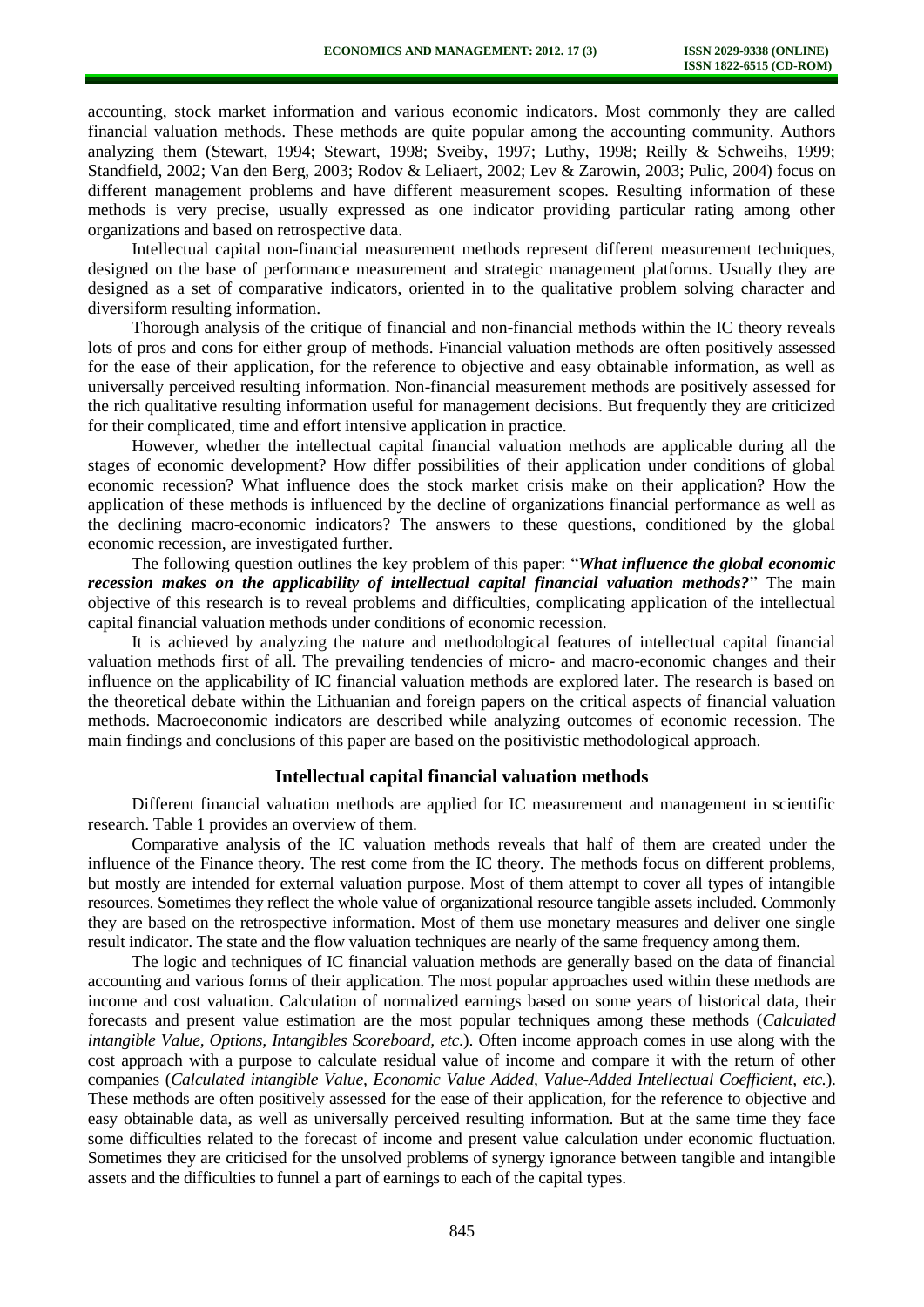| <b>Method</b>                                           | <b>Author</b><br>(year)                                                                       | <b>Derivation</b><br>paradigm | <b>Problem</b><br>solved            | $\overline{\text{IC}}$<br>coverage                | Data used on<br>a time scale   | <b>Measures</b> | <b>Number of</b><br>indicators | <b>Valuation</b><br>technique      |
|---------------------------------------------------------|-----------------------------------------------------------------------------------------------|-------------------------------|-------------------------------------|---------------------------------------------------|--------------------------------|-----------------|--------------------------------|------------------------------------|
| Calculated<br>Intangible<br>Value                       | Stewrt,<br>1997;<br>Luthy,<br>1998                                                            | Finance<br>theory             | External<br>valuation               | Full                                              | Retrospective                  | Monetary        | 1                              | Flow<br>valuation                  |
| Economic<br>Value<br>Added                              | Stewart,<br>1994                                                                              | Finance<br>theory             | External<br>/ Internal<br>valuation | <b>Full</b><br>(tangible<br>resource<br>included) | Retrospective                  | Monetary        | 1                              | Flow<br>valuation                  |
| Market-to-<br><b>Book Ratio</b>                         | Stewrt,<br>Sveiby,<br>Edvinsson,<br>Malone,<br>Roos, etc.,<br>1997                            | Finance<br>theory             | External<br>valuation               | <b>Full</b>                                       | Retrospective                  | Coefficient     | 1                              | <b>State</b><br>valuation          |
| Tobin's Q                                               | Tobin,<br>1981                                                                                | Finance<br>theory             | External<br>valuation               | <b>Full</b>                                       | Retrospective                  | Coefficient     | $\mathbf{1}$                   | <b>State</b><br>valuation          |
| Options                                                 | Luerman,<br>Pindyck,<br>Dixit,<br>1998;<br>Clare,<br>Detore,<br>2000;Van<br>den Berg,<br>2003 | Finance<br>theory             | Internal<br>valuation               | Partial<br>(projects)                             | Perspective                    | Monetary        | $\mathbf{1}$                   | Flow<br>valuation                  |
| Intangibles<br>Scoreboard                               | Lev, Gu,<br>1999                                                                              | IC theory                     | External<br>valuation               | Full                                              | Retrospective                  | Monetary        | 1, >1                          | Flow<br>valuation                  |
| "i" Valuing<br>Factor                                   | Standfield,<br>2001                                                                           | IC theory                     | Internal<br>valuation               | Partial<br>(decisions<br>risk)                    | Retrospective                  | Coefficient     | $\mathbf{1}$                   | Flow<br>valuation                  |
| Value-<br>Added<br>Intellectual<br>Coefficient          | Pulic, 2000                                                                                   | IC theory                     | External<br>valuation               | Full<br>(tangible<br>resource<br>included)        | Retrospective                  | Coefficient     | $\mathbf{1}$                   | Flow/<br><b>State</b><br>valuation |
| Weightless<br>Wealth<br><b>Tool Kit</b>                 | Andriessen,<br>2000                                                                           | IC theory                     | External<br>/ Internal<br>valuation | Full                                              | Retrospective<br>/ Perspective | Monetary        | 1, >1                          | Flow<br>valuation                  |
| Valuation<br>Approaches<br>(Income,<br>Cost,<br>Market) | Smith,<br>Parr, 1994;<br>Lee, 1996;<br>Reilly,<br>Schweihs,<br>1998                           | Finance<br>theory             | External<br>/ Internal<br>valuation | Full /<br>Partial                                 | Retrospective<br>/ Perspective | Monetary        | 1                              | Flow/<br><b>State</b><br>valuation |

**Table 1.** IC financial valuation methods

Some of methods analysed are based on the stock market information, company's market value calculation and its comparison with the book value or other indicators (*Market-to-Book Ratio; Tobin's Q; "i" Valuing Factor*). Within the IC theory, one can find the widespread statement that the difference between company's book value and its market value represents the IC or the intangibility of resources. But, according to Andriessen (2004), the subtracting market value and book value is not a good method to calculate the value of IC because it reminds comparing apples with oranges. Market value is based on the present stock market information, which is very unstable and can change a lot in a short time. Book value is a more stable indicator, which represents the difference between reported assets and liabilities, both of which are valued at historical costs. The residual between market value and book value can been claimed for different subjects, for example, business reputation, brand value or competitive position. Looking at the logic of the ratio, one can see that it changes when a change in accounting rules occurs, but that does not mean that the value of IC changes. Ratio of Tobin's Q neutralizes accounting problems related to depreciation policies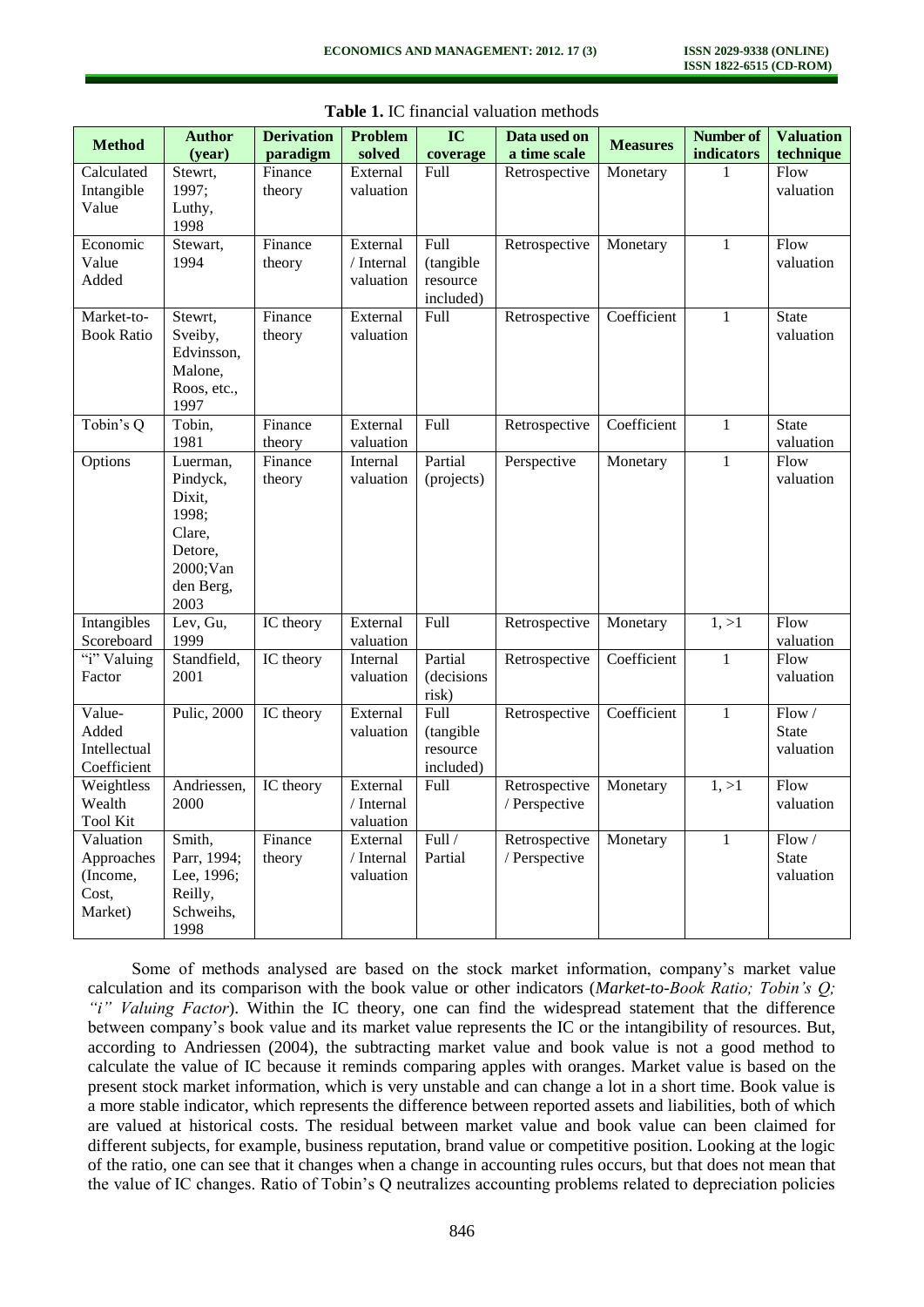because it uses replacement costs instead of book value, however, the other problems associated with this ratio as measure of IC are still left unsolved. Nevertheless such methods are positively assessed for the ease of their application and valuation results expressed as one indicator providing particular rating among other organizations interpretation.

Different economic indicators are sometimes employed in the calculation of financial value of corporate IC. For example, an average industry's ROA (*Calculated intangible Value*). Such methods are often based on the assumption that the premium on a company's value is a result of its IC. This can be a premium in market value, a premium compared with normalized earnings, or a premium return on assets. The present value of the premium earnings after taxes when earnings are compared with the industry average ROA is calculated (*Calculated intangible Value*). But here we face problems, when we try to calculate the value of IC for a company that performs below industry average. In this case, this value is negative, but that can't be true. Some other problems can here occur, related to the finding of the right industry benchmarks and the difference of the calculation of book value between companies.

And finally within the IC theory one can find quite new and sophisticated IC measurement methods, based on the both financial and non-financial valuation techniques (*Weightless Wealth Tool Kit*). Such methods are always rich in their results interpretation, they commonly open the sense of space for decision making and provide possibilities of composite financial and non-financial valuation results interpretation. But at the same time they face lots of difficulties related to non-financial valuation techniques, such as huge amount of primary information necessary for calculation, time and effort intensive technique application, absence of the valuation results comparability, etc.

However, despite the shortcomings mentioned before, IC financial valuation techniques are quite popular within the IC theory and business practice. The main reasons for that are precise and comparable resulting information, easiness of valuation techniques application and quite wide acceptance of familiar calculation techniques within the accounting community.

## **Impact of economic recession**

Commonly in economics, a recession is understood as a business cycle contraction or a general slowdown in economic activity. Different macroeconomic indicators such as GDP, employment, investment spending, household incomes, business profits and inflation during the period of recession fall, while others such as bankruptcies and the unemployment rate rise. If a recession becomes a sustained downturn and gets character of abnormally large increases in unemployment, bancruptcies, currency value fluctuations, falls in the availability of credits, leaded by price deflation, financial crises and bank failures, it progresses in to the economic depression.

The financial crisis which rocked the global economy during 2008 and 2009 is considered as the most devastating economic event since the great depression of the 1930s (Papademos, 2009). The after effects of the crisis are still being felt across the world, with the painful outcomes for economies of the USA, Europe, Asia and other regions. Financial crisis affected not only businesses and life of millions of people worldwide, but became as one of the hottest topics within the scientific management and economic research. According to the well-known financier George Soros (2008), it radically changed the view of the modern-day economic environment, reliability of the application of quantitative methods within the economic research as well as possibilities of forecasts and predictions in the instantly changing life and business surroundings. According to him, it's time to change our view on the global economic processes, realistically reappraise possibilities of statistical forecasts and prognoses, base decisions upon them reservedly and look for the new financial paradigms. So, the financial crisis of 2007-2008s induces reappraising of the application of financial valuation methods in economics research once again.

Outcomes of recessions usually affect not only the financial markets, but the entire economies. Researchers analysing attributes of recessions highlight different of them. Most commonly these attributes include declines in component measures of economic activity (GDP). The declining consumption, investment, government spendings and net export activity can be observed among them. These summary measures reflect underlying drivers such as employment levels and skills, household savings rates, corporate investment decisions, interest rates, demographics, and government policies. Recessions generally occur when there is a widespread drop in spending, often following an adverse supply shok or the bursting of an economic bubble. Most often economies slow down as credit tightened and international trade declined. Governments usually respond to recessions by adopting expansionary macroeconomic policies, such as increasing money supply or decreasing taxation.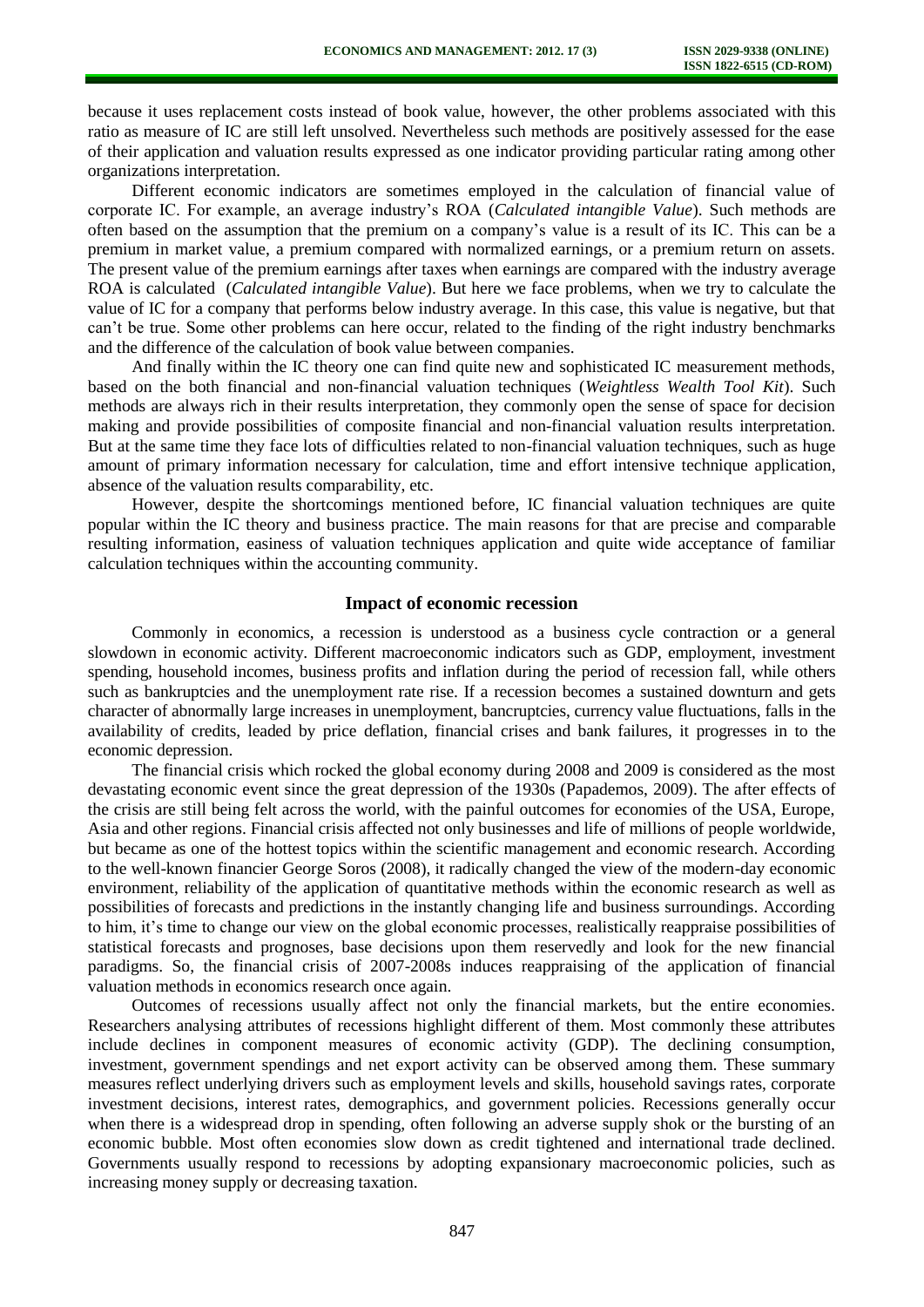But the main question of this research covers the influence factors, global economic recessions make on enterprise processes and performance measurement and thereby on the application and its results of the IC financial valuation methods. Summarizing recession outcomes according to the main question of this research, three categories of them is to be distinguished as it is shown in table 2.

| <b>Table 2.</b> Recession outcomes important from the viewpoint of enterprise performance measurement |  |  |  |  |
|-------------------------------------------------------------------------------------------------------|--|--|--|--|
|-------------------------------------------------------------------------------------------------------|--|--|--|--|

| <b>Outcomes related to</b>            |                              |                                                |  |  |  |
|---------------------------------------|------------------------------|------------------------------------------------|--|--|--|
| financial markets                     | enterprise income received   | enterprise cost experienced                    |  |  |  |
| •fluctuation of share prices          | • instability of business    | • increased cost of raw material, labour and   |  |  |  |
| influenced by volatility of           | partnership and production   | other inflation related problems;              |  |  |  |
| financial markets and problems        | supply processes;            | • diverse business cost saving;                |  |  |  |
| related with share price              | · declined production demand | • declined possibilities of attracting skilled |  |  |  |
| forecasts:                            | and possibilities of markets | employees and development of core              |  |  |  |
| • problems related with investment    | expansion;                   | competencies;                                  |  |  |  |
| and financing decisions;              | • shrinking households       | • increased cost of capital;                   |  |  |  |
| •increased credit interest rates;     | consumption and difficulties | • declined subsidy and government support;     |  |  |  |
| • difficulties establishing prices of | forecasting their behaviour; | • declined investment spending and its         |  |  |  |
| substitutes, etc.                     | • shrinking businesses and   | impact on strategy execution and               |  |  |  |
|                                       | bankruptcies, etc.           | innovation, etc.                               |  |  |  |

These and unmentioned recession outcomes falling under the three categories concerning the financial markets, income received and cost experienced in different ways complicate applicability of the majority of IC financial valuation methods. How does these limitations look like and emerge?

## **Limitations of the application of intellectual capital financial valuation methods**

Main limitations of the application of IC financial valuation methods are summarized in table 3. Limitations are directly influenced by three categories of recession outcomes.

|                               |                                | <b>Limitations of methods</b><br>application                                                                                                                              | <b>Methods affected</b>                                                                                                                                                                                   |  |
|-------------------------------|--------------------------------|---------------------------------------------------------------------------------------------------------------------------------------------------------------------------|-----------------------------------------------------------------------------------------------------------------------------------------------------------------------------------------------------------|--|
| <b>Outcomes</b><br>related to | financial                      | Raising difficulties in the use of<br>market indicators (mostly share                                                                                                     | Market-to-Book Ratio, Tobin's Q, "i"<br>Valuing Factor, Valuation Approaches                                                                                                                              |  |
|                               | markets                        | price or/and market value) caused by<br>market volatility.                                                                                                                | (Market).                                                                                                                                                                                                 |  |
|                               | enterprise<br>income received  | Raising difficulties in the use of<br>average industry rates (mostly ROA<br>and ROE) caused by their negative<br>value and lost reflection of business<br>potential.      | Calculated Intangible Value, Economic<br>Value Added, Options, Intangibles<br>Scoreboard, Value-Added Intellectual<br>Coefficient, Weightless Wealth Tool Kit,<br>Valuation Approaches (Income).          |  |
|                               | enterprise cost<br>experienced | Raising difficulties in the use of cost<br>indicators caused by reduction of<br>enterprise spending and investment<br>as well as interruption of strategies<br>execution. | Calculated Intangible Value, Economic<br>Value Added, Tobin's Q, Options,<br>Intangibles Scoreboard, Value-Added<br>Intellectual Coefficient, Weightless Wealth<br>Tool Kit, Valuation Approaches (Cost). |  |

**Table 3.** Limitations of the application of IC financial valuation methods caused by recession outcomes

Limitations caused by the factors of changing financial markets influence application of financial valuation methods most of all. The market approach is based on the economic principles of competition and equilibrium. These principles assert that in a free and unrestricted market, supply and demand factors will drive the prices to a point of equilibrium. These principles can be applied for the prices of any goods or shares traded in a market. Under the circumstances of economic recession market conditions are commonly affected by negative expectations, share prices often fall down and the possibility to perceive proper business or commodity value from market value calculation is normally lost. Even share prices of firms with growth opportunities sometimes fall to a minimum, but it doesn't mean that these businesses are of no value. Merely the financial valuation based on the popular market indicators, such as share prices or business market value, and the IC measurement based on it temporarily should not be used until the economic situation will get stabilized.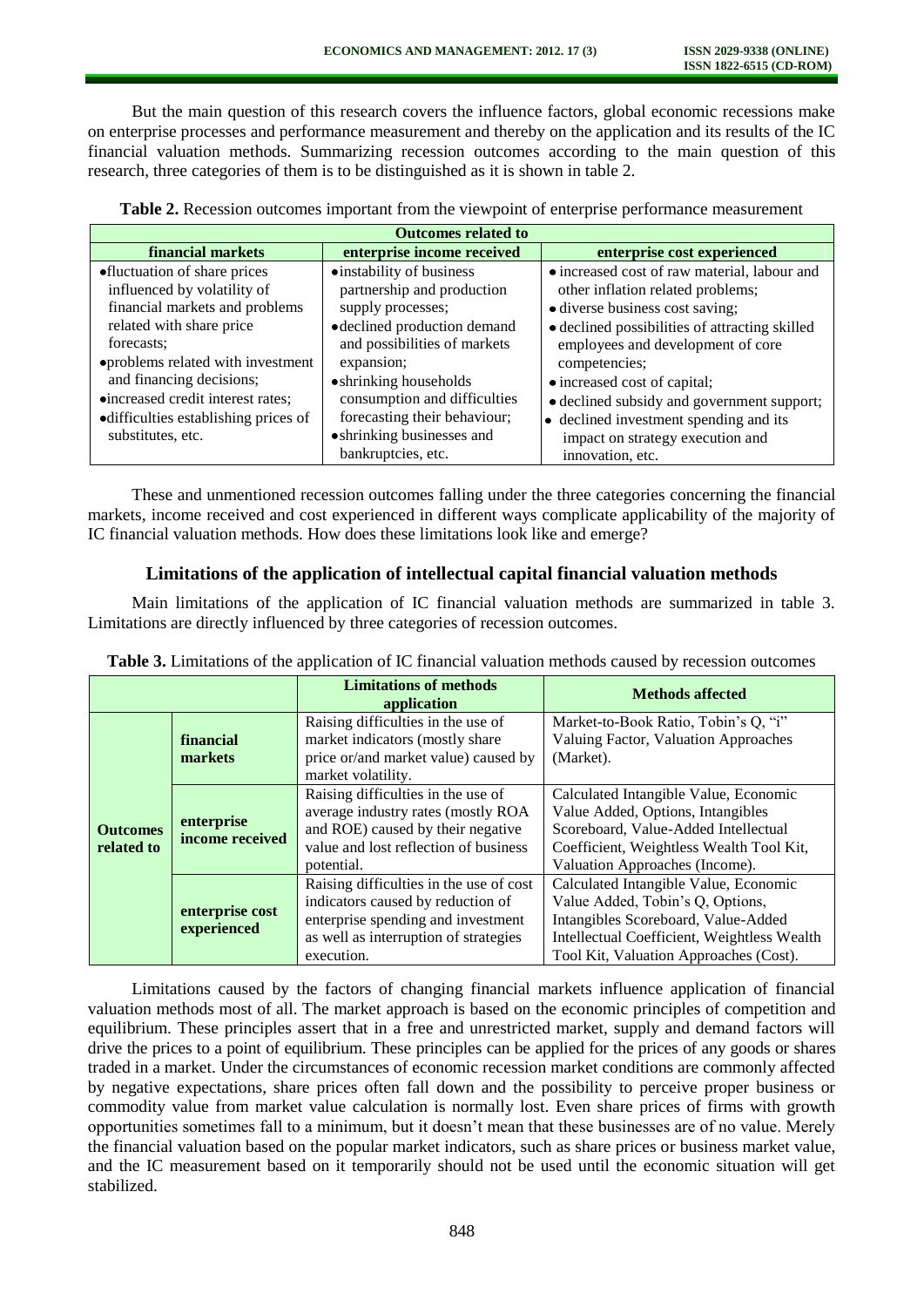Some difficulties of the IC financial valuation methods arise related with temporarily decline of enterprise income received. Comparison of income received among different industry players is usually distorted under the circumstances of economic recession. Especially this is relevant among the regions with different levels of recession. Even income of successful firms during recession period falls to a minimum or they experience other temporal sales difficulties. For this reason the IC financial valuation based on the income calculation approach, income forecasts or capitalization don't show the real value of enterprise IC under the circumstances of economic recession.

The third group of limitations comes from the use of cost indicators. There is a kind of IC valuation methods based on the assumption that economic value of IC is equal to the cost needed to invest in and obtain it. The cost approach is quite appropriate to value resource when setting transfer prices or when estimating the amount of damages sustained by the resource owner in an infringement. But in the case of financial valuation of enterprise IC under the circumstances of economic recession it is not a reasonable way. Principles of substitution and price equilibrium under these circumstances are infringed. Enterprises most commonly reduce their spending and investment on intangible resource during recession period, but it doesn't mean that the value of this resource and it's potential to generate economic benefit can't increase. The duration over which the economic benefit is enjoyed and the risk associated with the expecting economic benefit is left not appraised when applying this approach as well. These methods are either criticised for the fact, that expenses are not always properly separated from assets within this approach. Commonly, not all the expenses, especially under the circumstances of economic recession, are expected to provide benefits beyond the accounting period, while assets is to be treated as a claim by the enterprise to an expected benefit.

#### **Conclusion**

The main objective of this research was to reveal difficulties, complicating the application of intellectual capital financial valuation methods under conditions of economic recession. The research revealed, that the main outcomes of economic recession important from the viewpoint of the application of IC financial valuation fall under the three categories. The first one is related with the volatility of financial market and raises difficulties concerning the use of share price, market value and other market indicators. The second one is related with enterprise income received and raises difficulties of the use of different average industry income rates. And the third category consolidates problems related with the use of cost indicators caused by declining enterprise expense.

Under the extreme economic fluctuation and especially during the deep recession mentioned outcomes complicate the applicability of financial techniques for IC measurement and destroy an objective interpretation of valuation results. Methods of the IC financial valuation, as well as other methods based on financial calculations, under the circumstances of economic recession should be applied reservedly. Qualitative measurement approach is to be treated as more appropriate in these circumstances.

#### **References**

- 1. Alwert, K., Bornemann, M., Will, M. (2009). Does intellectual capital reporting matter to financial analysts? Journal of intellectual capital, 10(3), 354-368.
- 2. Andriessen, D. (2004). Making sense of intellectual capital. Designing a method for the valuation of intangibles. Oxford: Elsevier Butterworth Heinemann.
- 3. Bontis, N. (2001). Assessing knowledge assets: a review of the models used to measure intellectual capital. International journal of management reviews, 3(1), 41-60.
- 4. Boujelben, S. & Fedhila, H. (2011). The effects of intangible investments on future OCF. Journal of intellectual capital, 12(4), 480-494.
- 5. Choong, K. K. (2008). Intellectual capital: definitions, categorization and reporting models. Journal of intellectual capital, 9(4), 609-638.
- 6. Diez, J. M. *et al.* (2010). Intellectual capital and value creation in Spanish firms. Journal of intellectual capital, 11(3), 348-367.
- 7. Dumay, J. C. & Rooney, J. (2011). "Measuring for managing?" An IC practice case study. Journal of intellectual capital, 12(3), 344-355.
- 8. Dumay, J. C. (2009). Intellectual capital measurement: a critical approach. Journal of intellectual capital, 10(2), 190-210.